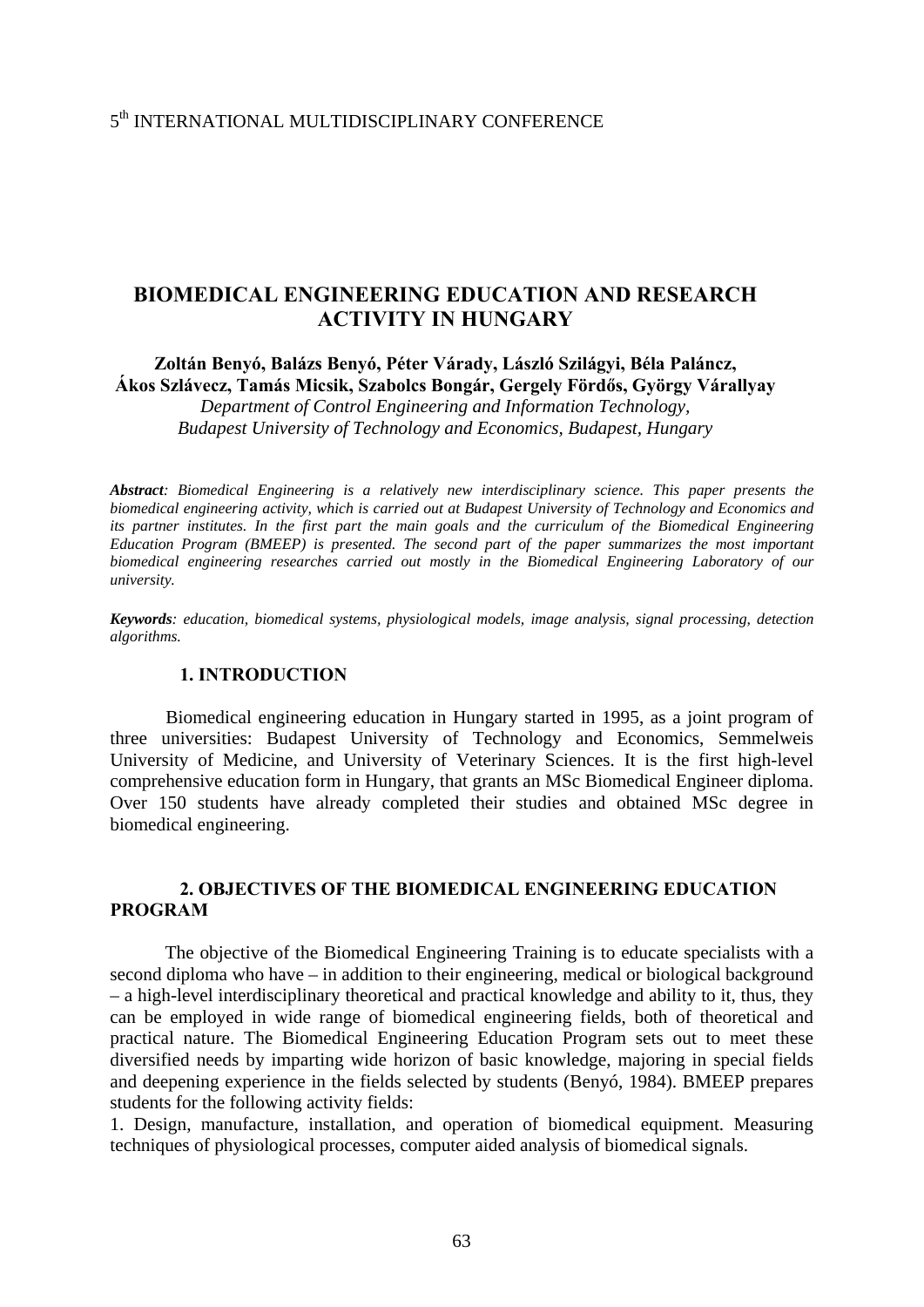2. Research, development, testing, and manufacture of medicines, agents and medication substances. Development of pharmaceutical procedures.

3. Bioengineering examination of accidents, orthopedic cases, rehabilitation and sport activities. Preparation of development trends. Design and

manu facture of medical auxiliary materials and appliances.

4. Assurance of instrumental and measurement technological background of biomedical research. Development and operation of routine laboratory large equipments, technologies, automated analyzers and robots.

## **3. CURRICULUM OF BIOMEDICAL ENGINEERING TRAINING**

 Training comprises 6 semesters, spending the first five with education and the last one with preparing the diploma work.

 Engineering and medical students are allowed to take part in the training during the last 3 semesters of their basic training. Precondition of admission for external specialists is the valid university diploma. Students pursuing their basic education simultaneously obtain a parallel training in the first 3 semesters with a partial loading. In the following two semesters, students study at full loading. Diploma work is prepared in the last semester.

 The number of contact hours during the training makes 1080 in total, equaling 108 credit points. Preparing the diploma work gives 22 credits.

 Training starts with obligatory basic subjects, which are differentiated according to the student's engineering or medical background. Special subjects can be chosen optionally out of the ones announced in the curriculum, in a prescribed obligatory number of hours or credits. Further on, common training and specialization according to the major will be carried out. Possession of the basic diploma is mandatory at the beginning of the 4th semester. Two global exams are carried out at the end of the 3rd and 6th semester. The preparation and successful presentation of the diploma work is the last condition of obtaining the diploma. A more comprehensive presentation of the curriculum can be found in (Benyó, *et al.*, 1998).

# **4. BIOMEDICAL ENGINEERING RESEARCH ACTIVITY**

 Research and development related to the biomedical engineering, are the main activities in the Biomedical Engineering Laboratory. The main research areas of the last years are presented below.

### *4.1 Computer aided identification of physiological systems*

Dynamic characteristics of a physiological system in the time domain are described by means of a differential equation or a differential equation system. According to preliminary information on the system, two extreme cases of identification may be distinguished. If the structure of the mathematical model is known, that is, how many compartments are needed to model the physiological system, and how they are related, it is a parameter assessment (Benyó, 1992). For a tested system of unknown structure, the problem is termed system identification. Most problems are situated between these two extreme cases. The compartment model of the clearance test is described generally by a linear differential equation system of first order. Evaluation of the test consists essentially of determining parameters, and then solving this differential equation system. For the computer evaluation of clearance-like tests, the algorithm is relying on the least square principle, developed by D.W. Marquardt. Our computer program is based on this algorithm and has been applied, among others, to evaluate liver-flow tests made with colloid 198 Au. The test relies on colloids of a given particle size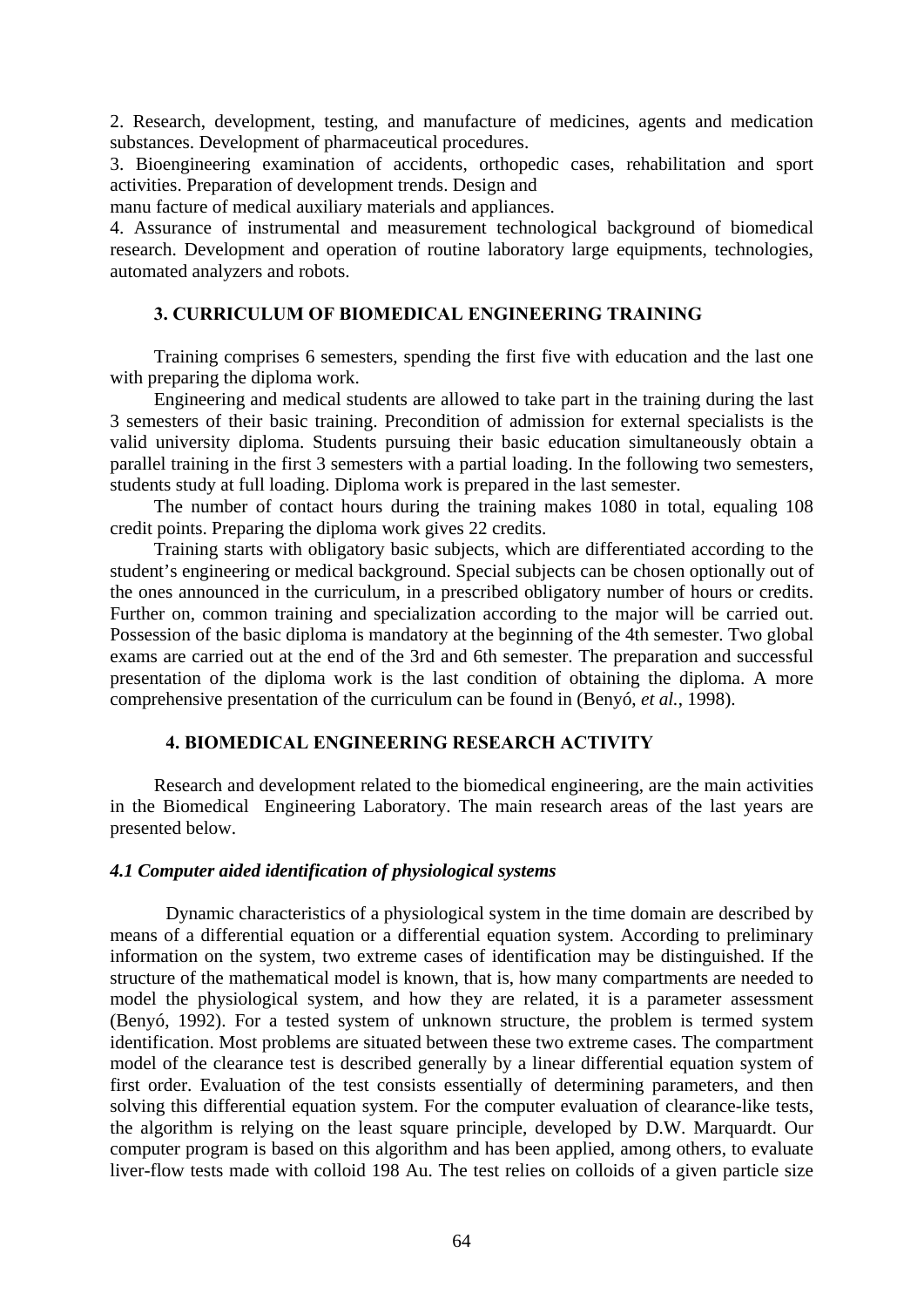being screened out of the plasma by RES (reticulo-endothelial system) cells of the organism. Most of these cells are found in the liver, but there are some in the spleen and the medulla. The structure of the mathematical model of the test is a so-called mammilary system of four components.

### *4.2 Diabetic management and blood glucose control*

 Symbolic computation has been applied to design a procedure for blood glucose control of diabetic patients under intensive care. The used model has been verified and tested in clinical environment. From the engineering point of view, the treatment of diabetes mellitus can be represented by outer control loop to replace the partially or totally failing blood glucose control system of the human body. We have used symbolic computation to design multivariable modal control based on the space representation of a verified nonlinear model. To simulate the insulin-glucose interaction in human body, a two-compartment model was employed, which was verified by parameter estimation technique based on clinical test data. Insulin injection was given to the test person and the glucose concentration of blood has been measured in time. According to the results, the system is expected to provide a useful help to the control of blood glucose level in diabetics under intensive care, and to the optimization process of diabetic administration.

#### *4.3 Remote patient monitoring and diagnostic system*

The goal of the research work was to develop a patient monitoring system with the following functionalities:

- *Remote access of the system*: doctors can monitor their patients through internet connection.
- *Remote diagnostics*: diagnostic systems can be connected to the system to import the data stored in the monitoring system.

The patient monitoring system is developed by the collaboration of the Department of Informatics, Széchenyi István University and the Department of Control Engineering and Information Technology, Budapest University of Technology and Economics (DCEIT-BUTE). The structure of the system is shown in Figure 1.



#### Fig. 1. Structure of the remote patient monitoring and diagnostic system

The novel feature of the system is to provide remote access of the information collected by traditional local patient monitoring systems. The local patient monitoring system – shown at the left hand side of the figure – in our case is a system developed previously at the DCEIT-BUTE (Benyó, *et al.*, 1999a,b).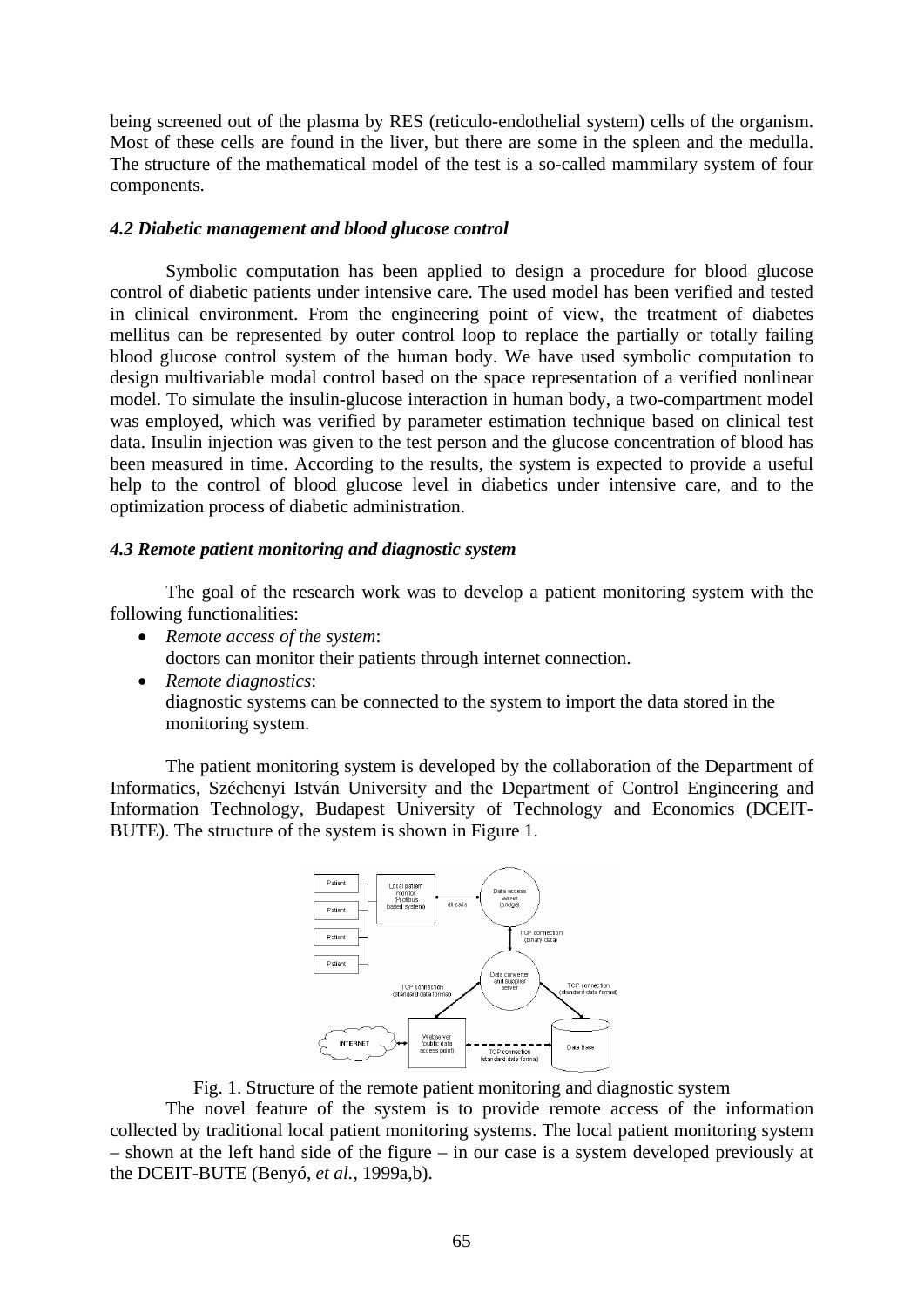The data is extracted from the local monitoring system by a data access server which transfers it to the data converter server. The data converter server converts the binary data to a standard format therefore all the other components of the system handles standard data elements. The external interface of the system is implemented based on a web server. The system can store the patient data in an SQL data base to provide access to the historical data as well.

The advantages of the developed system are as follows:

- Use of standards for the data representation which makes easy to connect the system to other information systems (e.g. HIS).
- Software components integrated into the system are free softwares, which reduced the cost and time of the development.

The above introduced system is implemented. Currently we are working on the development of diagnostic systems to connect them to the remote patient monitor.

# *4.4 Automated system for analyzing cardiac ultrasound images*

Ultrasound echocardiography is a widely used clinical technique, but the images obtained using the current technology, are still processed manually with semiautomated methods. In contrast to this, the newly developed system works in an automated way, first obtaining a series of long and short axes views of the heart synchronized by the ECG in real time, then processing them offline. After the detection of the internal edges of the left ventricle, the system determines the short/long axes areas, diameters, calculates the volume of the left ventricle frame by frame and, based on this, the ejection fraction for each cardiac cycle.

# *4.5 Event recognition and state classification to detect brain ischemia by means of EEG signal processing*

EEG is an electric signal, which is the spatial sampling of an electric field around the active neurons of the brain. In general, we observe both temporal and spatial characteristics of this signal ensemble. Due to its origin from nerve cells, it is strongly correlated with the primary component of the metabolic activity of these cells: oxygen supplied by cerebral blood flow. Physiological inputs modify the state of the brain, which is reflected in parametric changes based on the EEG. The available processing methods are automatic event recognition or state classification, or semi-quantitative human observation. Two series of animal experiments were carried out with cats and rats, where the occlusion of the middle cerebral artery was used as a model of the ischemic damage. For human registrations, data was collected during open-heart surgery and carotid endarterectomy; in these cases the observation of the neurologist served as reference. Three different methods for event recognition were developed: (1) wavelet-based semi-quantitative spectral analysis; (2) automatic detection by AR model fitting and observation of dominant frequency and peak power shifts; (3) multi-channel activity correlation method based on the eigenvalue representation of a correlation matrix (Czinege, 1998). On the other hand, two classification methods were developed: (1) using a distance measure derived from the Karhunen-Loéve transform; (2) discriminant analysis using multi-channel autoregressive model parameters (Benyó and Czinege, 1997).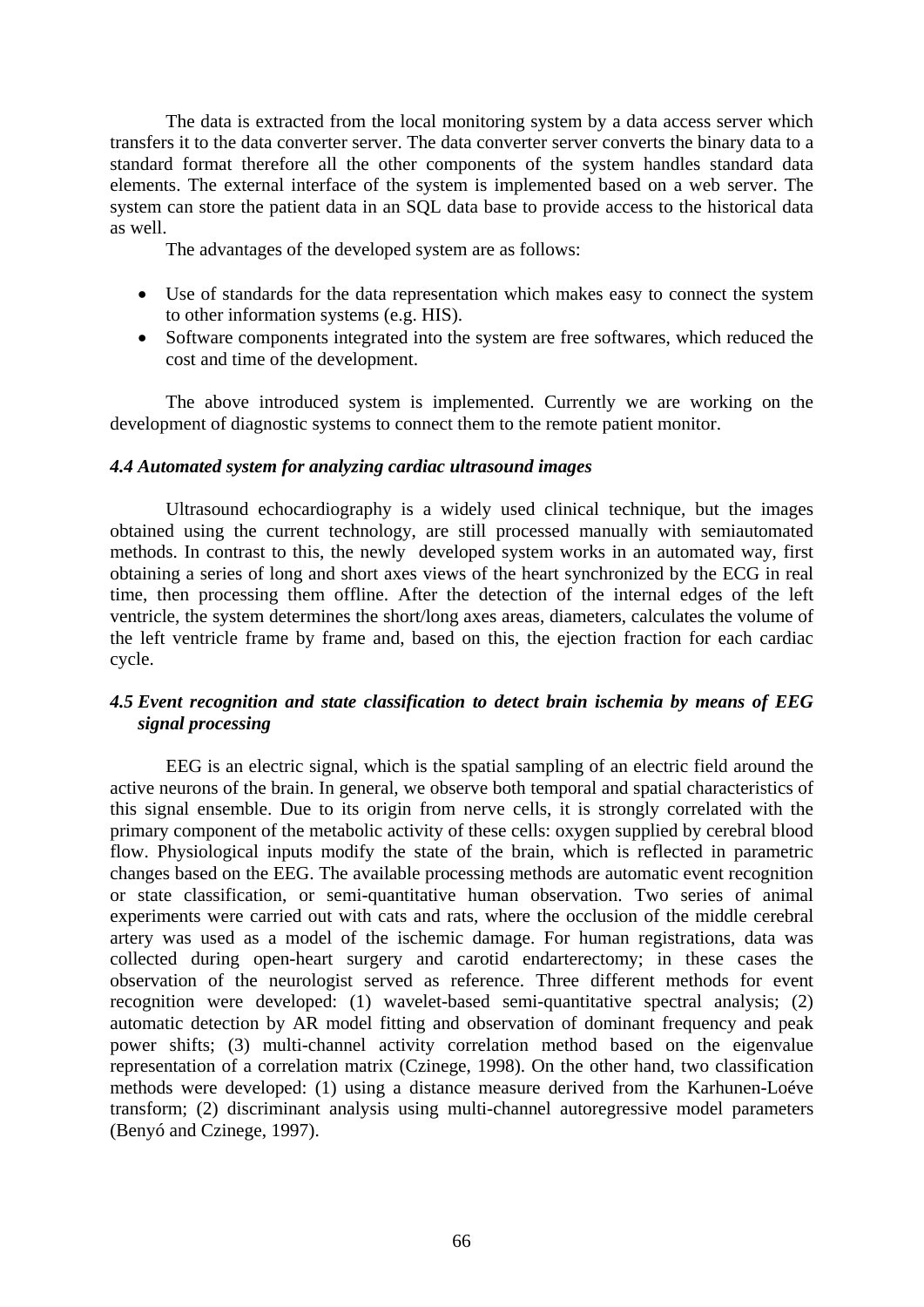### *4.6 Single-channel hybrid ECG segmentation*

Our new system presents a time domain single-channel ECG segtation method based on beat type and a priori morphological information. The propesed hybrid method combines the advantages of several well-known ECG signal processing techniques with several new solutions. The denoising of the ECG signal is provided by a wavelet-based filter (Szilágyi, *et al.*, 1997). The R-peaks are detected on a differential basis. A new adaptive beat isolator was developed, which separates the samples belonging to individual ECG beats. The separated beats are classified by a neural network, which can currently distinguish the normal sinus rythms, ventricular and premature atrial contractions. We used a modified version of the PLA algorithm, which produced the linear approximation of the beat. The rule-based morphological segmentation is carried out by individual segmentation units specific to the beat type. The test and evaluation of the system was carried out using reference ECG databases. The segmentation precision was over 90%.

#### *4.7 Detection of breathing disorders like apnea and hypopnea*

 The most common breathing disorder is the apnea, which means the lack of breathing for certain amount of time. Episodes of apnea can happen commonly during sleep, but also at intensively cared patients and new-born babies. Frequent episodes of apnea can disturb the normal breathing process and can cause the development of metabolic, organic and nervous disorders. The diagnosis of apnea has several standardized steps, including the detection of apnea and its milder version (hypopnea), the determination of their type (central vs. obstructive) and the calculation of frequency. The applied signal processing methods evaluate the respiration signals and provide over 80% apnea detection accuracy. The determination of event type is provided only by the off-line analysis of multi-channel signal assays (e.g. polysomnography). We eveloped a new neural-network based apnea/hypopnea detection method, which uses the sophistically preprocessed nasal airflow signal as network input. We tested two-hour-long airflow excerpts of 16 different patients. The entire detection precision was over 90%.

#### *4.8 Molecular biology studies with DNA-chips*

This topic is focused on a DNA-sequencer system for translation of genetic information in to protein-structure. Several problems have been studied in this domain: (1) making electronic DNA-chips, developing new electronic hybridization and immobilization methods with polipirrol-copolimerization and with tiol-subgroups on gold-monolayer; (2) tumor development and propagation, several methodological questions, such as producing reference-RNA for microarray analysis and describing a simple recovery method of cyanine dye labeled nucleotide triphosphates; (3) Monitoring mRNA-expression changes and chromosomal aberrations in specific tumor-tissues and to build up a database. Using spotted cDNA-chips he performs Comparative Genomic Hybridization and mRNA-expression monitoring examinations on metastatic lung and hepatocellular tumors and multiplex cancers associated with sclerosis tuberosa, MEN-syndrome and adrenal gland adenomas. The main goal is to gain insights and to determine genes and pathways playing role in metastasisdevelopment and multiplex cancer development.